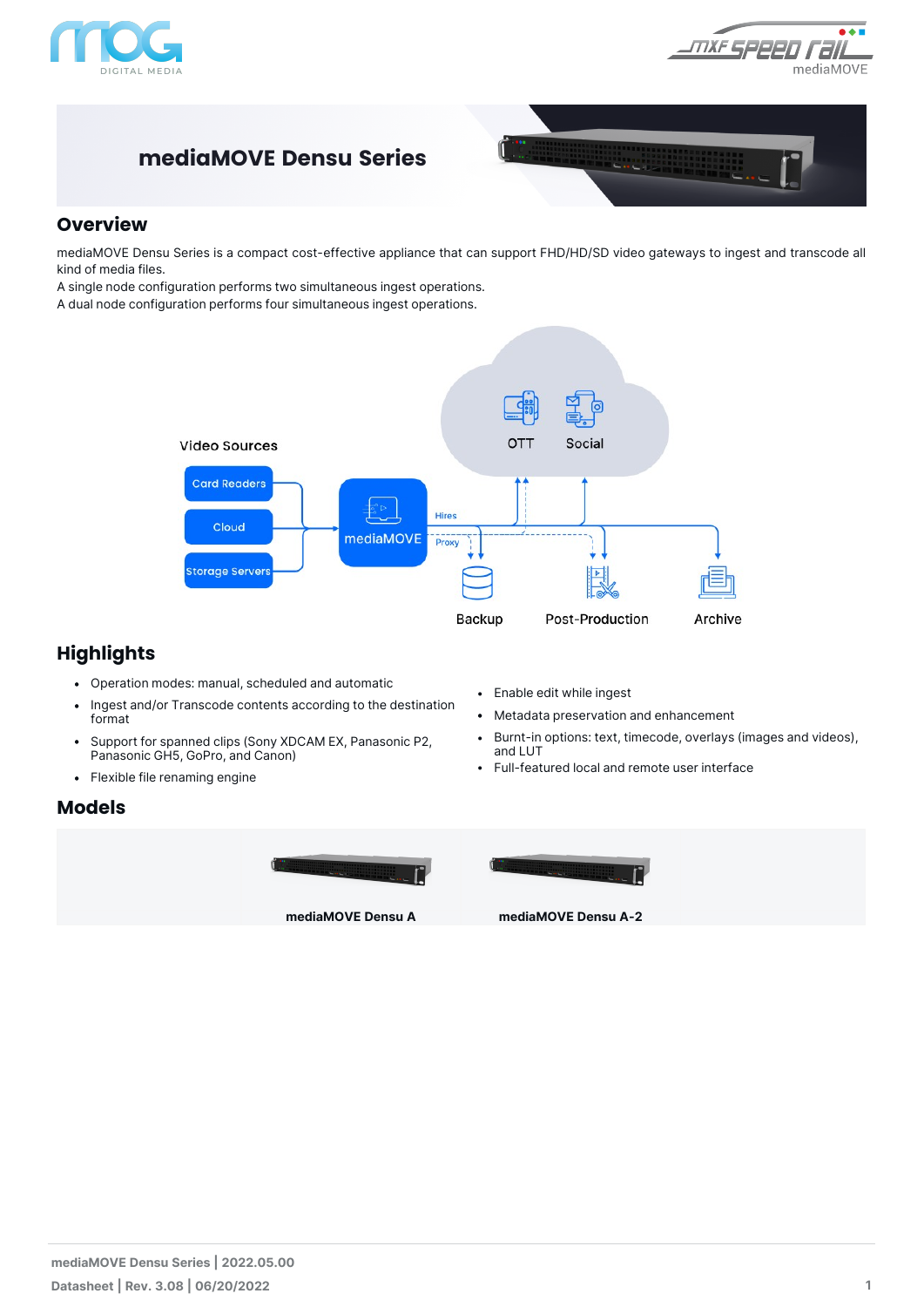

 $\overline{\bullet}\overline{\bullet}\overline{\bullet}$ THE SPEED TELL

#### **Features**

| <b>Features</b>                                                                                          |                              | Densu A   Densu A-2          |
|----------------------------------------------------------------------------------------------------------|------------------------------|------------------------------|
| <b>Operation modes</b>                                                                                   | ✓                            | ✓                            |
| Automatic                                                                                                | $\checkmark$                 | $\checkmark$                 |
| Manual                                                                                                   | $\checkmark$                 | $\checkmark$                 |
| Scheduled                                                                                                | $\checkmark$                 | $\checkmark$                 |
| Clipnaming                                                                                               | ✓                            | ✓                            |
| Flexible file renaming engine                                                                            | $\checkmark$                 | $\checkmark$                 |
| Time Zone Support when the "CreationDate" field is selected                                              | $\checkmark$                 | $\checkmark$                 |
| Posssibility to add "_p" to proxy clip names                                                             | $\checkmark$                 | $\checkmark$                 |
| Clipnaming based under metadata profiles                                                                 | $\checkmark$                 | $\checkmark$                 |
| Field numeric representation of the day of the week                                                      | $\checkmark$                 | $\checkmark$                 |
| Multi-Configuration metadata management and enrichment                                                   | ✓                            | ✓                            |
| Internal asset management                                                                                | $\checkmark$                 | $\checkmark$                 |
| Logging - Human readable information on Services logs                                                    | $\checkmark$                 | $\checkmark$                 |
| Metadata management                                                                                      | $\checkmark$                 | $\checkmark$                 |
| Quickly search for metadata from the assets                                                              | $\checkmark$                 | $\checkmark$                 |
| Metadata fields - prevent overwrite                                                                      | $\checkmark$                 | $\checkmark$                 |
| Edit source metadata based on a metadata profile                                                         | $\checkmark$                 | $\checkmark$                 |
| Extraction of thumbnails and posters while indexing                                                      | $\checkmark$                 | $\checkmark$                 |
| Favorites metadata fields                                                                                | $\checkmark$                 | $\checkmark$                 |
| "Description" field editable in metadata widget available as a column in the asset explorer list view    | $\checkmark$                 | $\checkmark$                 |
| Protection of metadata fields                                                                            | $\checkmark$                 | $\checkmark$                 |
| Delete custom metadata                                                                                   | $\checkmark$<br>$\checkmark$ | $\checkmark$<br>$\checkmark$ |
| Preserve Arri specific fields                                                                            |                              |                              |
| Preserve RED digital cinema colour information                                                           | $\checkmark$                 | $\checkmark$                 |
| Read metadata from cloud storage (Amazon S3 / Google Cloud Storage / Tencent / IBM Cloud Object Storage) | $\checkmark$                 | $\checkmark$                 |
| Metadata source updater                                                                                  | $\checkmark$                 | $\checkmark$                 |
| Support re-using lists of possible values                                                                | $\checkmark$                 | $\checkmark$                 |
| Support for "Reel" metadata field using Apple ProRes Wrapper                                             | $\checkmark$                 | $\checkmark$                 |
| Add metadata field reel to MOV                                                                           | $\checkmark$                 | $\checkmark$                 |
| Asset tags preset list                                                                                   | $\checkmark$                 | $\checkmark$                 |
| Use enhanced metadata in workflows                                                                       | $\checkmark$                 | $\checkmark$                 |
| Edit and delete locators                                                                                 | $\checkmark$<br>✓            | $\checkmark$                 |
| Asset management Checkin                                                                                 | $\checkmark$                 | ✓                            |
| <b>AVID AAF</b>                                                                                          | $\checkmark$                 | $\checkmark$<br>$\checkmark$ |
| <b>AVID</b> interplay                                                                                    | $\checkmark$                 | $\checkmark$                 |
| XML support                                                                                              | $\checkmark$                 | $\checkmark$                 |
| XSLT transformation - XML sidecar                                                                        | $\checkmark$                 |                              |
| Edit share flow                                                                                          |                              | $\checkmark$                 |
| Vizzi OTT check in                                                                                       | $\checkmark$                 | $\checkmark$                 |
| <b>Audio support</b>                                                                                     | ✓<br>$\checkmark$            | ✓<br>$\checkmark$            |
| Input and output PCM support                                                                             | $\checkmark$                 | $\checkmark$                 |
| Input support for Dolby E-AC-3, Dolby TrueHD, and DTS                                                    | $\checkmark$                 | $\checkmark$                 |
| Input and output Dolby-E support                                                                         | $\checkmark$                 | $\checkmark$                 |
| DTS Coherent Acoustics (DCA)                                                                             | $\checkmark$                 | $\checkmark$                 |
| Independent audio encoder for hires and proxy                                                            | $\checkmark$                 | $\checkmark$                 |
| Individual audio mapping by output target                                                                | $\checkmark$                 | $\checkmark$                 |
| Loudness normalization (EBU R128)                                                                        | $\checkmark$                 | $\checkmark$                 |
| Audio downmixing & upmixing                                                                              | $\checkmark$                 | $\checkmark$                 |
| External audio files support (.WAV)                                                                      | ✓                            | ✓                            |
| <b>Close captions</b>                                                                                    | $\checkmark$                 | $\checkmark$                 |
| CEA/EIA - 608<br>Scenarist (SCC)                                                                         | $\checkmark$                 | $\checkmark$                 |
| Add sidecar - SubRip (SRT)                                                                               | $\checkmark$                 | $\checkmark$                 |
|                                                                                                          | $\checkmark$                 | $\checkmark$                 |
| Add sidecar - Fragmented WebVTT<br>Add sidecar - ISMT/CMFT subtitles                                     | $\checkmark$                 | $\checkmark$                 |
| DCP subtitle burn-in (.SCC)                                                                              | $\checkmark$                 | $\checkmark$                 |
| Digital Cinema Package (DCP) open captioning                                                             | $\checkmark$                 | $\checkmark$                 |
| Support captioning for OTT (CMFT, SubRip, and WebVTT)                                                    | $\checkmark$                 | $\checkmark$                 |
| Stream closed captions                                                                                   | $\checkmark$                 | $\checkmark$                 |
| <b>Burnt-In options</b>                                                                                  | ✓                            | ✓                            |
| Text (Position, Text color, Box Color, Font Size)                                                        | $\checkmark$                 | $\checkmark$                 |
| Timecode (Position, Text color, Box Color, Font Size)                                                    | $\checkmark$                 | $\checkmark$                 |
| Overlays support (images and videos positioning)                                                         | $\checkmark$                 | $\checkmark$                 |
| LUT (Look-Up Table) - Save particular color grades as a template                                         | $\checkmark$                 | $\checkmark$                 |
| Locators                                                                                                 | ✓                            | ✓                            |
| Locators merge                                                                                           | $\checkmark$                 | $\checkmark$                 |
| <b>Scheduler (Calendar View)</b>                                                                         | ✓                            | ✓                            |
| Export activity events                                                                                   | $\checkmark$                 | $\checkmark$                 |
| Automatic jobs ingest                                                                                    | $\checkmark$                 | $\checkmark$                 |
| Support for editing of scheduler individual events                                                       | $\checkmark$                 | $\checkmark$                 |
| Automatic Jobs via scheduler - Ignore files before a start date                                          | $\checkmark$                 | $\checkmark$                 |
| Allow edition of settings for each occurrence/repetition                                                 | $\checkmark$                 | $\checkmark$                 |
| Placeholder when editing occurrence name                                                                 | $\checkmark$                 | $\checkmark$                 |
| Pre-set naming templates                                                                                 | $\checkmark$                 | $\checkmark$                 |
| Availability to configure the number of events repetitions                                               | $\checkmark$                 | $\checkmark$                 |
| Define events to be triggered on any day, on working days only or only on weekends                       | $\checkmark$                 | $\checkmark$                 |
|                                                                                                          |                              |                              |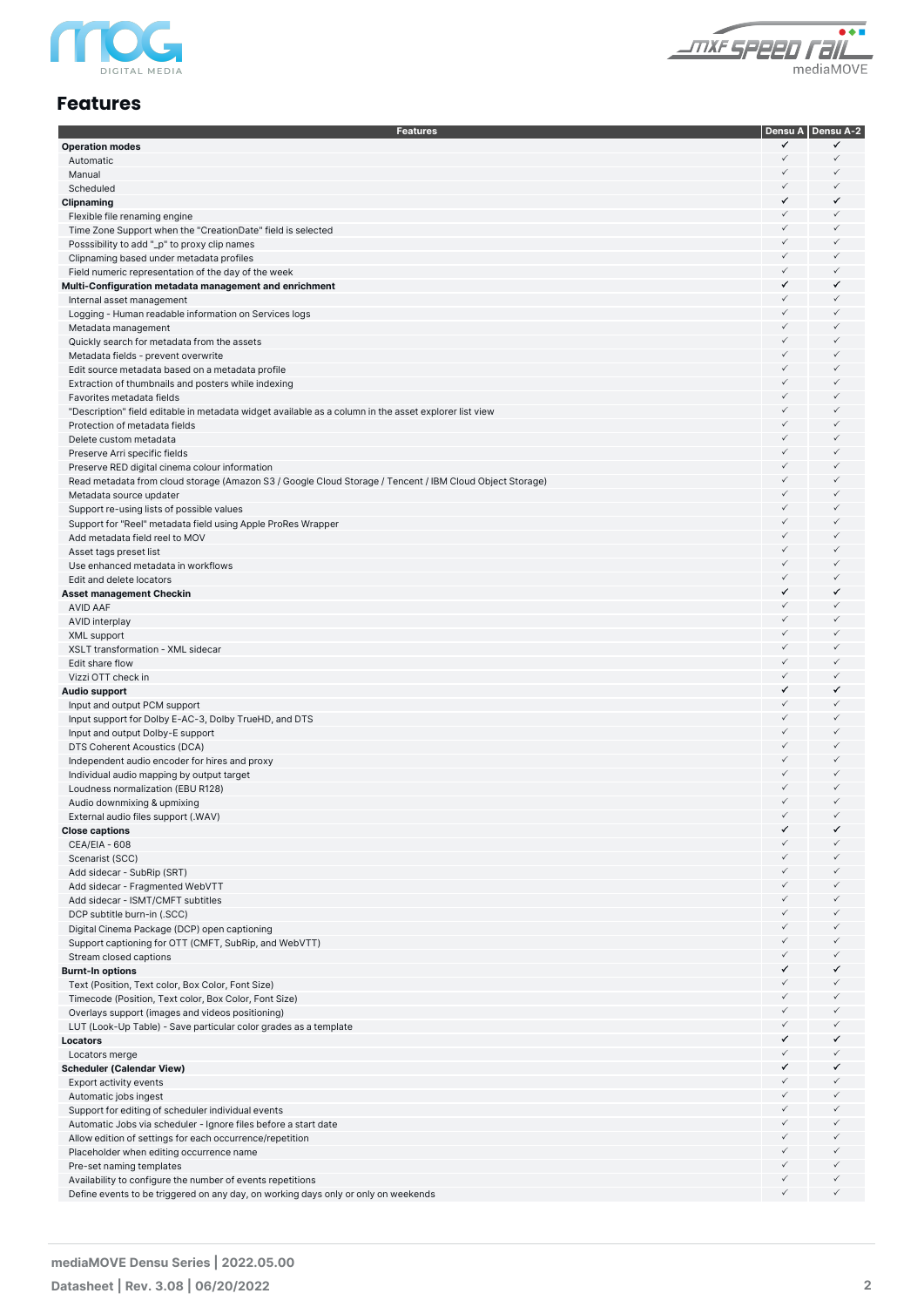



| <b>Features</b>                                                                                                        |              | Densu A   Densu A-2 |
|------------------------------------------------------------------------------------------------------------------------|--------------|---------------------|
| Possibility to use the calendar notion option in order to adjust for daylight saving time automatically                | ✓            |                     |
| List view                                                                                                              | ✓            | ✓                   |
| Checksum media                                                                                                         | ✓            | ✓                   |
| MD5 hash file                                                                                                          | $\checkmark$ | ✓                   |
| Media hash list                                                                                                        | $\checkmark$ | $\checkmark$        |
| File ingest                                                                                                            | ✓            | ✓                   |
| Multiple simultaneous transcodes                                                                                       | ✓            | ✓                   |
| <b>Batch ingest</b>                                                                                                    | ✓            | ✓                   |
| Card ingest                                                                                                            | ✓            | ✓                   |
| Clip merge                                                                                                             | ✓            | ✓                   |
| Clip renaming                                                                                                          | ✓            | ✓                   |
| Growing files ingest                                                                                                   | ✓            | ✓                   |
| Growing file support for Grassvalley Edius WorkGroup v.9 and X                                                         | ✓            | ✓                   |
| Partial restore                                                                                                        | ✓            | ✓                   |
| Rough cut                                                                                                              | ✓            | ✓                   |
| Automatic drag and drop ingest                                                                                         | ✓            | ✓                   |
| Drag and drop from social networks                                                                                     | ✓            | ✓                   |
| Generate XML sidecar with WAV file as output while Ingest                                                              | ✓            | ✓                   |
| Automatically select workflows available in job control attending the source files                                     | ✓            | ✓                   |
| Directly select the storage on the dashboard instead of accessing workflow profiles                                    | ✓            | ✓                   |
| Copy assets                                                                                                            | ✓            | ✓                   |
| Group Assets - Group the resulting outputs into a single asset                                                         | ✓            | ✓                   |
| Copy - Transfer sidecars if available                                                                                  | ✓            | ✓                   |
| Encode the contents according the destination format                                                                   | ✓            | ✓                   |
| Decode the contents according the destination format                                                                   | ✓            | ✓                   |
| Move assets                                                                                                            | ✓            | ✓                   |
| Edit while ingest                                                                                                      | ✓            | ✓<br>✓              |
| Graphic burnt-in while ingesting                                                                                       | ✓<br>✓       | ✓                   |
| Multiple resolutions check-in                                                                                          |              | ✓                   |
| Frame rate conversion                                                                                                  | ✓            |                     |
| High Dynamic Range (HDR) support - HLG (arib std-b67) / PQ (SMPTE 2084)                                                | ✓<br>✓       | ✓<br>✓              |
| High Frame Rate (HFR) up to 120fps (ST2081-10, ST2081-11, ST2082-10, ST2082-11 and ST2082-30)                          |              | ✓                   |
| Run after completion scripts                                                                                           | ✓<br>✓       | ✓                   |
| Audio only OPAtom as output                                                                                            |              |                     |
| Do not overwrite files option                                                                                          | ✓<br>✓       | ✓<br>✓              |
| Support for .MOV files containing "Run-length encoding" video essence                                                  |              |                     |
| Enable "growing" support on EDL ingest workflow                                                                        | ✓            | ✓<br>✓              |
| Merge as EDL independent of input format                                                                               | ✓            |                     |
| Merge files with different frame-rates                                                                                 | ✓            | ✓                   |
| Merge P2 with different audio channels                                                                                 | ✓            | ✓                   |
| Allow merge of more than 200 assets                                                                                    | ✓            | ✓                   |
| Support for spanned Panasonic P2 structure                                                                             | $\checkmark$ | ✓                   |
| Preserve original time code breaks in Panasonic P2 Format                                                              | ✓            | ✓                   |
| Mute proxy option in output (requires proxy option)                                                                    | ✓            | ✓                   |
| Clip list with cut points                                                                                              | ✓            | ✓                   |
| Ingest from cloud locations                                                                                            | ✓<br>✓       | ✓<br>✓              |
| Digital Cinema Package (DCP) support                                                                                   | $\checkmark$ | $\checkmark$        |
| Digital Picture Exchange (DPX) support                                                                                 |              |                     |
| IMF (Netflix Compliant) output metadata                                                                                | ✓<br>✓       | $\checkmark$<br>✓   |
| FTP for generic network devices as input                                                                               |              | ✓                   |
| Ability to delete OPatom source files                                                                                  | ✓            | ✓                   |
| Support for GOPRO spanned files                                                                                        | ✓            | ✓                   |
| MOG file package                                                                                                       |              | ✓                   |
| Outgest growing media from Interplay                                                                                   | ✓            | ✓                   |
| HDR (PQ, HLG) conversion to SDR as output                                                                              | ✓            | ✓                   |
| Support for Image files ingest                                                                                         | ✓            | ✓                   |
| Support 48fps drop frame media (DJI Camera Drones)                                                                     | ✓            | ✓                   |
| Support for spanned clips                                                                                              | ✓            | ✓                   |
| XDCAM support for spanned & merge clips in network locations/network devices<br>Add black bars to respect aspect ratio | ✓            | ✓                   |
|                                                                                                                        | ✓            | ✓                   |
| Delete Output on Job Abort                                                                                             | ✓            | ✓                   |
| Schedule ingest (Calendar) - Automatic Job<br>Ingest and/or transcode the contents according the destination format    | ✓            | ✓                   |
|                                                                                                                        | ✓            | ✓                   |
| Vubiquity assets support<br>Browse Avid Interplay folder structure from within the "Workflow selection window"         | ✓            | ✓                   |
| Generate Avid OPAtom assets to an FTP server                                                                           | ✓            | ✓                   |
| Independent targets and multiple outputs                                                                               | ✓            | ✓                   |
| Manage via web interface or REST APIs for integration with automation system                                           | ✓            | ✓                   |
| Update Metadata in MediaCentral/Interplay using AMT-3 library                                                          | ✓            | ✓                   |
| Live ingest operations                                                                                                 | ✓            | ✓                   |
| Live sources available in asset browser/explorer                                                                       | ✓            | ✓                   |
| Override start timecode                                                                                                | ✓            | ✓                   |
| Option to start timecode recording from 00:00:00:00                                                                    | ✓            | ✓                   |
| Quality control - Report                                                                                               | ✓            | ✓                   |
| <b>Video Report</b>                                                                                                    | ✓            | ✓                   |
| <b>Black frames detection</b>                                                                                          | ✓            | ✓                   |
| Video freeze detection                                                                                                 | ✓            | ✓                   |
| Scene change detection                                                                                                 | ✓            | ✓                   |
| <b>Audio Report</b>                                                                                                    | ✓            | ✓                   |
|                                                                                                                        |              |                     |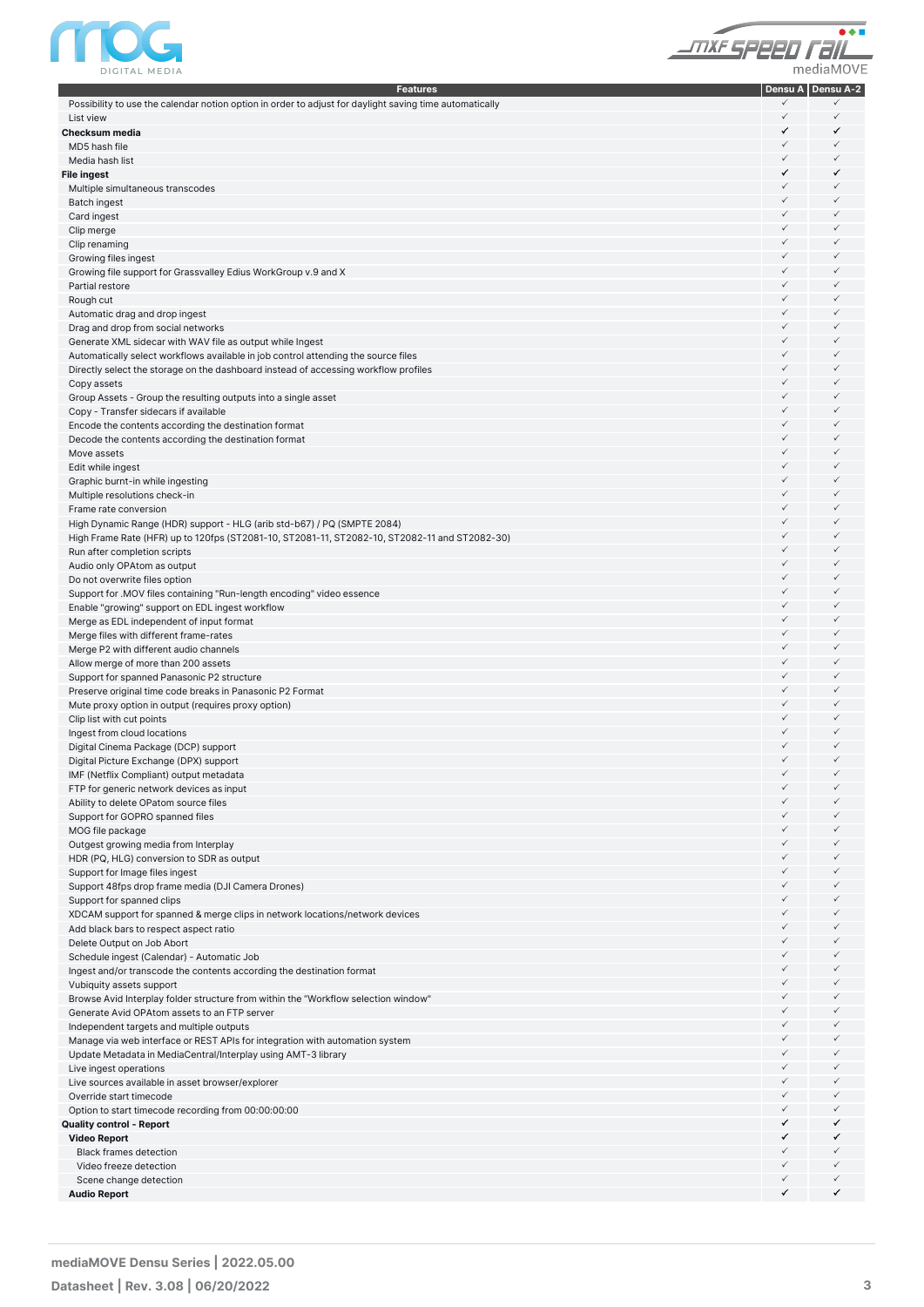

| JNXF SPEED Fall |  |
|-----------------|--|
| mediaMOVE       |  |

| <b>Features</b>                                                   |              | Densu A Densu A-2 |
|-------------------------------------------------------------------|--------------|-------------------|
| Audio clipping detection                                          | ✓            | ✓                 |
| Loudness detection                                                | ✓            | $\checkmark$      |
| Silence detection                                                 | $\checkmark$ | $\checkmark$      |
| <b>Others</b>                                                     | ✓            | ✓                 |
| Timecode gap detection                                            | $\checkmark$ | $\checkmark$      |
| <b>Automated ingest</b>                                           | ✓            | ✓                 |
| Dynamic workflows                                                 | $\checkmark$ | $\checkmark$      |
| Dynamic workflows - Support metadata without sidecars             | ✓            | $\checkmark$      |
| Ignore files before a start date                                  | $\checkmark$ | $\checkmark$      |
| Support metadata enhancement workflows                            | $\checkmark$ | $\checkmark$      |
| Find immediately and learn everything about any asset             | ✓            | ✓                 |
| Asset Browser - Show/hide proxies                                 | ✓            | $\checkmark$      |
| Asset Browser - Sort, order, and search                           | $\checkmark$ | $\checkmark$      |
| Asset Explorer - Resizable thumbnails                             | ✓            | $\checkmark$      |
| Asset Explorer - Support asset availability                       | ✓            | $\checkmark$      |
| Asset Explorer - Search all                                       | ✓            | $\checkmark$      |
| Asset Explorer - Playable thumbnails                              | $\checkmark$ | $\checkmark$      |
| Asset Selection - Configurable asset preview duration             | $\checkmark$ | $\checkmark$      |
| Input/output social media *Optional                               | ✓            | ✓                 |
| Google Chrome mSOCIAL plugin                                      | ✓            | $\checkmark$      |
| mSOCIAL Plugin - Add support for live stream capture              | $\checkmark$ | $\checkmark$      |
| Metadata in Chrome mSOCIAL plugin                                 | ✓            | $\checkmark$      |
| Capture to Facebook Live                                          | ✓            | $\checkmark$      |
| <b>Stream to Facebook Live</b>                                    | ✓            | $\checkmark$      |
| <b>Stream to Twitch Live</b>                                      | ✓            | $\checkmark$      |
| Capture to YouTube Live                                           | ✓            | $\checkmark$      |
| File based YouTube Upload                                         | ✓            | $\checkmark$      |
| Capture Twitter Live                                              | ✓            | $\checkmark$      |
| Stream to Twitter Live                                            | $\checkmark$ | $\checkmark$      |
| Upload to Vimeo                                                   | $\checkmark$ | $\checkmark$      |
| Metadata social annotation and enhancement                        | $\checkmark$ | $\checkmark$      |
|                                                                   | ✓            | ✓                 |
| Metadata preservation and enhancement                             | ✓            | ✓                 |
| <b>Artificial Intelligence</b>                                    | $\checkmark$ | $\checkmark$      |
| Object detection                                                  | $\checkmark$ | $\checkmark$      |
| Concept tagger                                                    | ✓            | $\checkmark$      |
| Face recognition                                                  | ✓            | $\checkmark$      |
| Speech recognition                                                | ✓            | $\checkmark$      |
| Vehicle detection                                                 | ✓            | $\checkmark$      |
| License plate detection                                           | ✓            |                   |
| Optical Character Recognition (OCR)                               |              | $\checkmark$      |
| Age prediction detection                                          | $\checkmark$ | $\checkmark$      |
| Audio                                                             | ✓            | ✓                 |
| Audio clipping detection                                          | $\checkmark$ | $\checkmark$      |
| Loudness detection                                                | ✓            | $\checkmark$      |
| Silence detection                                                 | $\checkmark$ | $\checkmark$      |
| Voice activity detection                                          | ✓            | $\checkmark$      |
| Audio mute detection                                              | ✓            | $\checkmark$      |
| Audio phase detection                                             | $\checkmark$ | $\checkmark$      |
| Mono audio detection                                              | $\checkmark$ | $\checkmark$      |
| Video                                                             | ✓            | ✓                 |
| <b>Black frames detection</b>                                     | ✓            | ✓                 |
| Video freeze detection                                            | ✓            | ✓                 |
| Scene change detection                                            | ✓            | $\checkmark$      |
| <b>Black Margins detection</b>                                    | ✓            | ✓                 |
| Flashing video detection                                          | ✓            | ✓                 |
| <b>Others</b>                                                     | ✓            | ✓                 |
| Timecode gap detection                                            | $\checkmark$ | ✓                 |
| Update existing interplay entry with new metadata                 | ✓            | ✓                 |
| Possibility to add bounding boxes to player                       | $\checkmark$ | ✓                 |
| Transform                                                         | ✓            | ✓                 |
| Automatically Blur License Plates                                 | ✓            | ✓                 |
| Black margins automatic crop                                      | ✓            | ✓                 |
| Remove audio clicks                                               | ✓            | ✓                 |
| Remove audio clipping                                             | ✓            | ✓                 |
| Al Upscale                                                        | ✓            | ✓                 |
| Reduce video flashing                                             | ✓            | ✓                 |
| Improved security                                                 | ✓            | ✓                 |
| Support for Windows UAC                                           | ✓            | ✓                 |
| HTTPS (Hypertext Transfer Protocol Secure) for REST API           | ✓            | ✓                 |
| Secure login                                                      | ✓            | ✓                 |
| Token based authentication                                        | ✓            | ✓                 |
| Two-factor authentication                                         | ✓            | ✓                 |
| Remote services, system restart, and settings recovery features   | ✓            | ✓                 |
| DASH/HLS packager with DRM                                        | ✓            | ✓                 |
| "Keep me signed in" login option                                  | $\checkmark$ | ✓                 |
| <b>Transfer acceleration protocols</b>                            | ✓            | ✓                 |
| Aspera FASP transport technology - Transfer acceleration protocol | ✓            | ✓                 |
| FileCatalyst direct - Transfer acceleration protocol              | ✓            | $\checkmark$      |
| Hardware aceleration *If Hardware is installed or available       | ✓            | ✓                 |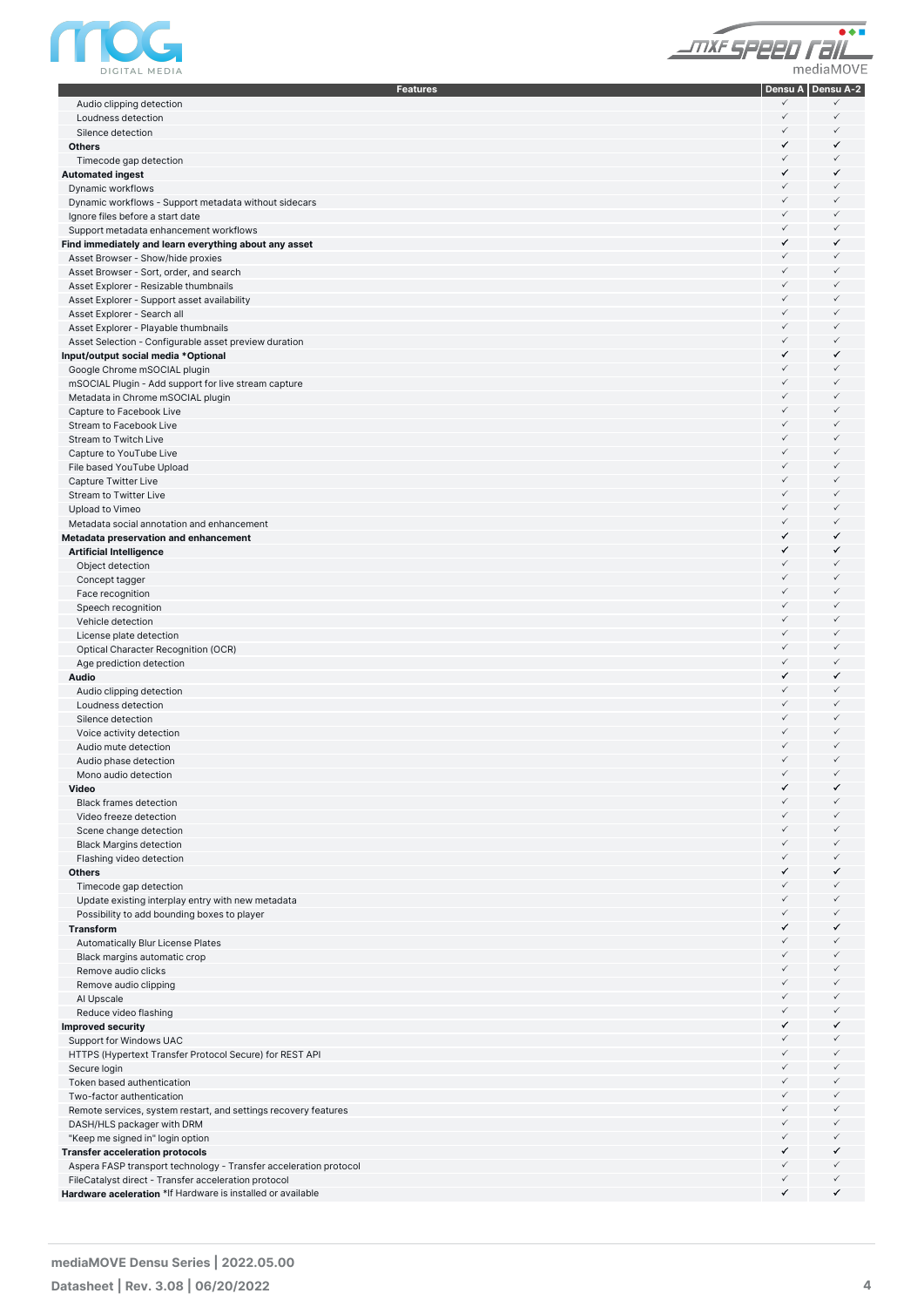



| <b>Features</b>                                                                                    |              | Densu A   Densu A-2 |
|----------------------------------------------------------------------------------------------------|--------------|---------------------|
| Intel QSV                                                                                          | ✓            | ✓                   |
| <b>General Purpose IN/OUT</b>                                                                      | ✓            | ✓                   |
| GPI thriggers supported                                                                            | ✓            | $\checkmark$        |
| GPO thriggers supported                                                                            | $\checkmark$ | $\checkmark$        |
| <b>Additional Highlights</b>                                                                       | ✓            | ✓                   |
| REST API - allows interaction with RESTful web services                                            | $\checkmark$ | $\checkmark$        |
| Change Aspect Ratio (4:3 / 16:9 / 1.9:1 / 2:1 or use same as source)                               | $\checkmark$ | $\checkmark$        |
| Active Format Description (Option to Preserve, Discard or Overide)                                 | ✓            | $\checkmark$        |
| Notify user upon connection lost with the Server                                                   | $\checkmark$ | $\checkmark$        |
| Manage via web interface or REST APIs for integration with automation system                       | $\checkmark$ | $\checkmark$        |
| InterCOM - Audio communication between users                                                       | $\checkmark$ | $\checkmark$        |
| interCOM - QR Code implementation                                                                  | $\checkmark$ | $\checkmark$        |
| InterCOM - WebApp (Requires Android Smartphone)                                                    | $\checkmark$ | $\checkmark$        |
| <b>Unified Interface User Experience</b>                                                           | ✓            | ✓                   |
| Web-Based Interface with video preview                                                             | $\checkmark$ | $\checkmark$        |
| Dashboards based experience where users can create their own personalized view                     | $\checkmark$ | $\checkmark$        |
| Dashboards presets for ease of use deployment                                                      | $\checkmark$ | $\checkmark$        |
| Create custom dashboard templates                                                                  | $\checkmark$ | $\checkmark$        |
| Import and export of users Dashboards                                                              | $\checkmark$ | $\checkmark$        |
| Associate same dashboards to multiple users                                                        | $\checkmark$ | $\checkmark$        |
| LDAP user authentication                                                                           | $\checkmark$ | $\checkmark$        |
| User profile management                                                                            | $\checkmark$ | $\checkmark$        |
| Users permissions control                                                                          | $\checkmark$ | $\checkmark$        |
| Widget based modular interface                                                                     | $\checkmark$ | $\checkmark$        |
| Lock/Unlock widgets permission                                                                     | $\checkmark$ | $\checkmark$        |
| High contrast theme                                                                                | $\checkmark$ | $\checkmark$        |
| Touch screen mode                                                                                  | $\checkmark$ | $\checkmark$        |
| Monitoring - Advanced metrics                                                                      | $\checkmark$ | $\checkmark$        |
| Multi Languague Support                                                                            | $\checkmark$ | $\checkmark$        |
| User tour                                                                                          | $\checkmark$ | $\checkmark$        |
| Show/Hide player overlays                                                                          | $\checkmark$ | $\checkmark$        |
| Notifications of Required actions needed to resume a workflow                                      | $\checkmark$ | $\checkmark$        |
| View which servers in a group are running Capture and Ingest Operations in a Group activity widget | $\checkmark$ | $\checkmark$        |
| Multiviewer                                                                                        | ✓            | ✓                   |
| Configurable quality and target latency of the preview stream                                      | ✓            | $\checkmark$        |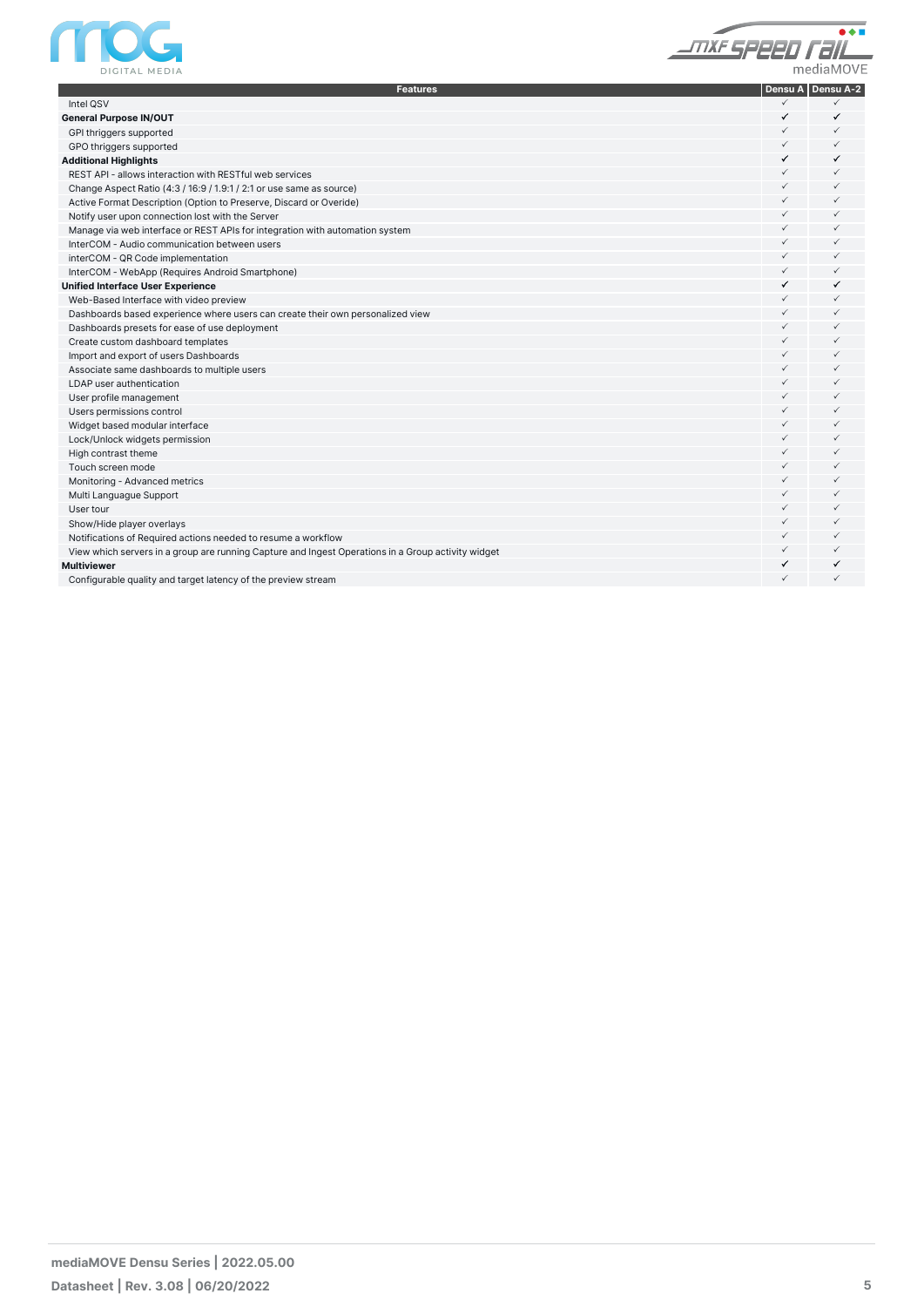

# **Technical Specifications**

## **Supported File Inputs**



|        | <b>Inputs</b>                                                       |                              | Densu A Densu A-2 |
|--------|---------------------------------------------------------------------|------------------------------|-------------------|
|        | ARRI ALEXA Cameras                                                  | $\checkmark$                 | ✓                 |
|        | <b>BlackMagic Cameras</b>                                           | $\checkmark$                 | $\checkmark$      |
|        | RED Digital Cinema                                                  | ✓                            | ✓                 |
|        | <b>Avid Files</b>                                                   | ✓                            | ✓                 |
|        | Avid Media Files (standalone or Nexis/ISIS)                         | $\checkmark$                 | ✓                 |
|        | Avid Sequences (master clips and rendered sequences)                | $\checkmark$                 | $\checkmark$      |
|        | CANON DSLR 5D, 7D, C300, C100                                       | $\checkmark$                 | ✓                 |
|        | Generic File Shares                                                 | $\checkmark$                 | $\checkmark$      |
|        | GoPro Cards                                                         | $\checkmark$                 | ✓                 |
|        | <b>IKEGAMI GFPAK</b>                                                | $\checkmark$                 | $\checkmark$      |
|        | JVC (AVC HD models)                                                 | $\checkmark$                 | ✓                 |
|        | NextoDI NSB-25                                                      | $\checkmark$                 | $\checkmark$      |
|        | Panasonic CX350 HEVC                                                | $\checkmark$                 | ✓                 |
|        | Panasonic AU-EVA1 and GH5 Cameras                                   | $\checkmark$                 | $\checkmark$      |
|        | <b>Panasonic P2</b>                                                 | ✓                            | ✓                 |
|        | AJ PCD 2 / AJ PCD 20/30/35 / AJ MPD1                                | $\checkmark$                 | $\checkmark$      |
|        | AU-XPD1E / AU-XPD3EJ                                                | $\checkmark$<br>$\checkmark$ | ✓<br>$\checkmark$ |
|        | Multi Clip/Spanned XDCAM/XAVC/XDCAM-EX Structure<br><b>XDCAM EX</b> | ✓                            | ✓                 |
|        | Sony SxS (SBAC-UT100, SBAC-US10/20/30)                              | $\checkmark$                 | $\checkmark$      |
|        | Sony XQD (MRW E-80, MRW E-90)                                       | $\checkmark$                 | $\checkmark$      |
|        | <b>XDCAM HD</b>                                                     | ✓                            | ✓                 |
|        | Sony XDCAM HD: Disc (PDW-U1, PDW-U2)                                | $\checkmark$                 | ✓                 |
|        | <b>XAVC Structures</b>                                              | $\checkmark$                 | $\checkmark$      |
|        | DJI (Camera Drones)                                                 | $\checkmark$                 | ✓                 |
|        | <b>HLS Structures</b>                                               | $\checkmark$                 | $\checkmark$      |
|        | <b>MPEG-TS Structures</b>                                           | $\checkmark$                 | $\checkmark$      |
| OnPrem | <b>Network</b>                                                      | ✓                            | ✓                 |
|        | <b>XDCAM Network</b>                                                | $\checkmark$                 | ✓                 |
|        | P2 Network                                                          | $\checkmark$                 | $\checkmark$      |
|        | <b>ARRI RAW Network</b>                                             | $\checkmark$                 | $\checkmark$      |
|        | Ikegami Network                                                     | $\checkmark$                 | $\checkmark$      |
|        | <b>VTR Decks</b>                                                    | ✓                            | ✓                 |
|        | Panasonic P2                                                        | ✓                            | ✓                 |
|        | AG HPG 20                                                           | $\checkmark$                 | $\checkmark$      |
|        | <b>XDCAM HD</b>                                                     | ✓                            | ✓                 |
|        | Sony XDCAM HD: Disc (PDW 1500, PDW HD1500)                          | $\checkmark$                 | ✓                 |
|        | Sony XDCAM HD: Disc (PDW F70)                                       | $\checkmark$                 | $\checkmark$      |
|        | <b>XDCAM Station</b>                                                | ✓                            | ✓                 |
|        | Sony XDS 1000                                                       | $\checkmark$                 | $\checkmark$      |
|        | <b>Storage</b>                                                      | ✓<br>$\checkmark$            | ✓<br>$\checkmark$ |
|        | Avid ISIS / Nexis<br>Avid Unity™ MediaNetwork                       | $\checkmark$                 | $\checkmark$      |
|        | DDP - Dynamic Drive Pool                                            | $\checkmark$                 | $\checkmark$      |
|        | <b>Facilis TerraBlock</b>                                           | $\checkmark$                 | $\checkmark$      |
|        | Harmonic MediaGrid                                                  | $\checkmark$                 | $\checkmark$      |
|        | <b>Editshare EFS</b>                                                | $\checkmark$                 | $\checkmark$      |
|        | NAS / SAS (SMB 2.0 and 3.0)                                         | $\checkmark$                 | $\checkmark$      |
|        | Quantum StorNext                                                    | ✓                            |                   |
|        | ScaleLogic NX2 & ZX NAS Storage                                     | $\checkmark$                 | $\checkmark$      |
|        | <b>EMC</b> Isilon                                                   | $\checkmark$                 |                   |
|        | QNAP                                                                | $\checkmark$                 | ✓                 |
|        | Studio Network Solutions EVO                                        | $\checkmark$                 | ✓                 |
|        | Oracle Storage                                                      | $\checkmark$                 | ✓                 |
|        | Netapp                                                              | $\checkmark$                 | ✓                 |
|        | <b>Social Media</b>                                                 | ✓                            | ✓                 |
|        | Facebook                                                            | $\checkmark$                 | ✓                 |
|        | Twitter                                                             | $\checkmark$                 | ✓                 |
|        | Vimeo                                                               | $\checkmark$                 | ✓                 |
|        | YouTube                                                             | $\checkmark$                 | ✓                 |
|        | <b>Professional Cloud Storages</b>                                  | ✓                            | ✓                 |
|        | Adobe Creative Cloud                                                | $\checkmark$<br>$\checkmark$ | ✓<br>✓            |
|        | Amazon S3 Glacier                                                   | $\checkmark$                 | ✓                 |
| Cloud  | Microsoft Azure Storage                                             | $\checkmark$                 | ✓                 |
|        | Tencent<br>Lucidlink Cloud NAS                                      | $\checkmark$                 | ✓                 |
|        | Google Cloud Storage                                                | $\checkmark$                 | ✓                 |
|        | IBM Cloud Object Storage                                            | $\checkmark$                 | $\checkmark$      |
|        | <b>Consumer Cloud Storages</b>                                      | ✓                            | ✓                 |
|        | Apple I Cloud Drive                                                 | $\checkmark$                 | ✓                 |
|        | Dropbox                                                             | $\checkmark$                 | ✓                 |
|        | Google Drive                                                        | $\checkmark$                 | $\checkmark$      |
|        | Microsoft One Drive                                                 | $\checkmark$                 | $\checkmark$      |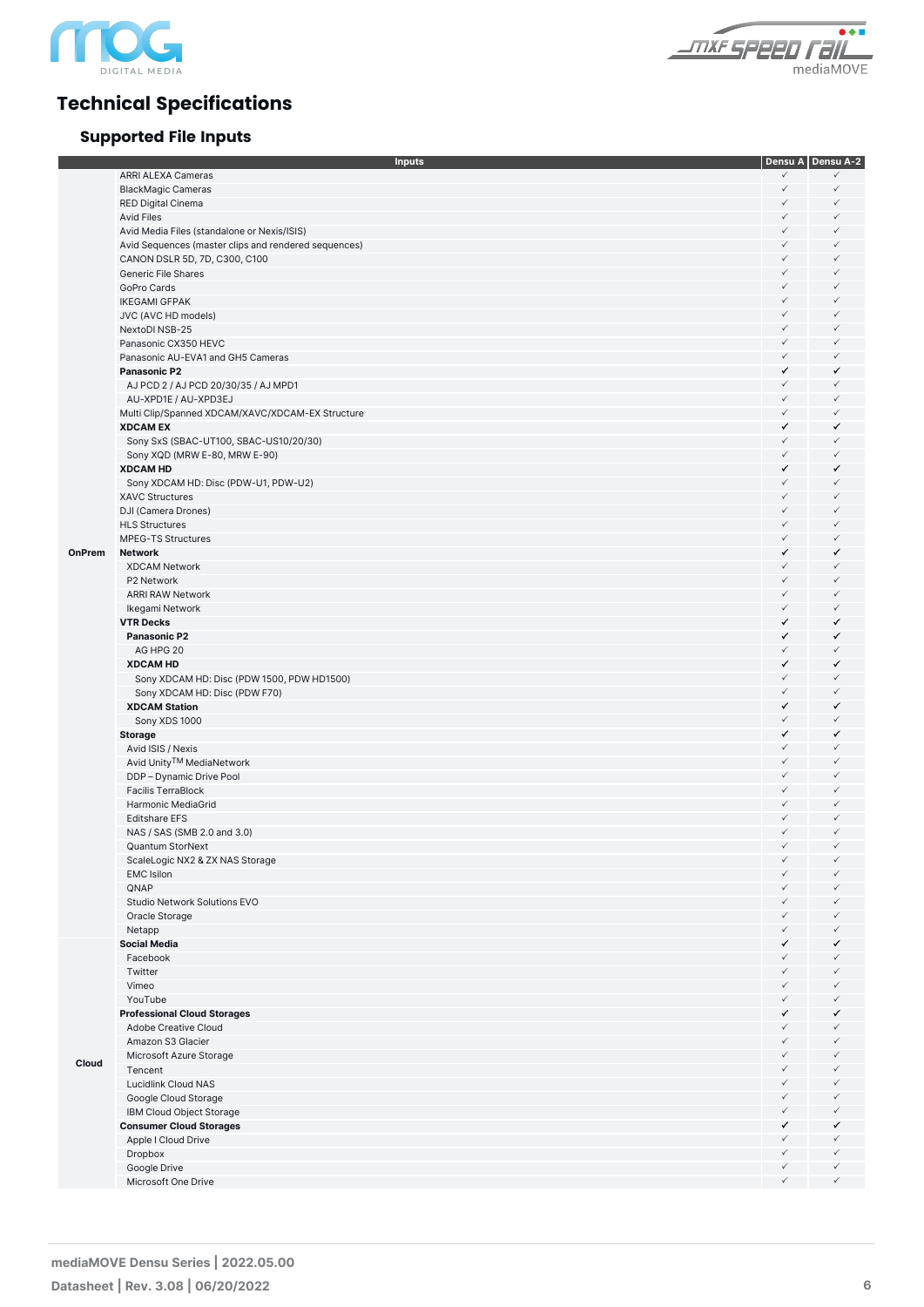



### **Supported File Outputs**

|        | <b>Outputs</b>                                        |              | Densu A Densu A-2 |
|--------|-------------------------------------------------------|--------------|-------------------|
|        | Avid ISIS / Nexis                                     | $\checkmark$ | $\checkmark$      |
|        | Avid UnityTM MediaNetwork                             | $\checkmark$ | $\checkmark$      |
|        | DDP - Dynamic Drive Pool                              | $\checkmark$ | $\checkmark$      |
|        | <b>Facilis TerraBlock</b>                             | $\checkmark$ | $\checkmark$      |
|        | Harmonic MediaGrid                                    | $\checkmark$ | $\checkmark$      |
|        | <b>Editshare EFS</b>                                  | $\checkmark$ | $\checkmark$      |
|        | NAS / SAS (SMB 2.0 and 3.0)                           | $\checkmark$ | $\checkmark$      |
|        | Quantum StorNext                                      | $\checkmark$ | $\checkmark$      |
| OnPrem | ScaleLogic NX2 & ZX NAS Storage                       | $\checkmark$ | $\checkmark$      |
|        | <b>EMC</b> Isilon                                     | $\checkmark$ | $\checkmark$      |
|        | <b>QNAP</b>                                           | $\checkmark$ | $\checkmark$      |
|        | Studio Network Solutions EVO                          | $\checkmark$ | $\checkmark$      |
|        | Oracle Storage                                        | $\checkmark$ | $\checkmark$      |
|        | Netapp                                                | $\checkmark$ | $\checkmark$      |
|        | FTP Servers (List on request)                         | $\checkmark$ | $\checkmark$      |
|        | <b>Generic File Shares</b>                            | $\checkmark$ | $\checkmark$      |
|        | <b>Consumer Cloud Storages</b>                        | ✓            | ✓                 |
|        | Apple I Cloud Drive                                   | $\checkmark$ | $\checkmark$      |
|        | Dropbox                                               | $\checkmark$ | $\checkmark$      |
|        | Google Drive                                          | $\checkmark$ | $\checkmark$      |
|        | Microsoft One Drive                                   | $\checkmark$ | $\checkmark$      |
|        | We Transfer                                           | $\checkmark$ | $\checkmark$      |
|        | Multiple and Adaptive bitrates for the OTT * Optional | ✓            | $\checkmark$      |
|        | <b>Professional Cloud Storages</b>                    | ✓            | $\checkmark$      |
|        | Adobe Creative Cloud                                  | $\checkmark$ | $\checkmark$      |
| Cloud  | Amazon S3 Glacier                                     | $\checkmark$ | $\checkmark$      |
|        | Microsoft Azure Storage                               | $\checkmark$ | $\checkmark$      |
|        | Tencent                                               | $\checkmark$ | $\checkmark$      |
|        | <b>Lucidlink Cloud NAS</b>                            | $\checkmark$ | $\checkmark$      |
|        | Google Cloud Storage                                  | $\checkmark$ | $\checkmark$      |
|        | IBM Cloud Object Storage                              | $\checkmark$ | $\checkmark$      |
|        | Social Media *Optional                                | ✓            | $\checkmark$      |
|        | Facebook                                              | $\checkmark$ | $\checkmark$      |
|        | Twitter                                               | $\checkmark$ | $\checkmark$      |
|        | Vimeo                                                 | $\checkmark$ | $\checkmark$      |
|        | YouTube                                               | $\checkmark$ | $\checkmark$      |

#### **Supported Live Outputs**

|      | <b>Outputs</b>                                       | Densu A Densu A-2 |
|------|------------------------------------------------------|-------------------|
|      | Social Media *Optional                               |                   |
|      | Facebook                                             |                   |
| Live | Twitch                                               |                   |
|      | Twitter                                              |                   |
|      | Vimeo                                                |                   |
|      | YouTube                                              |                   |
|      | Multiple and Adaptive bitrates for the OTT *Optional |                   |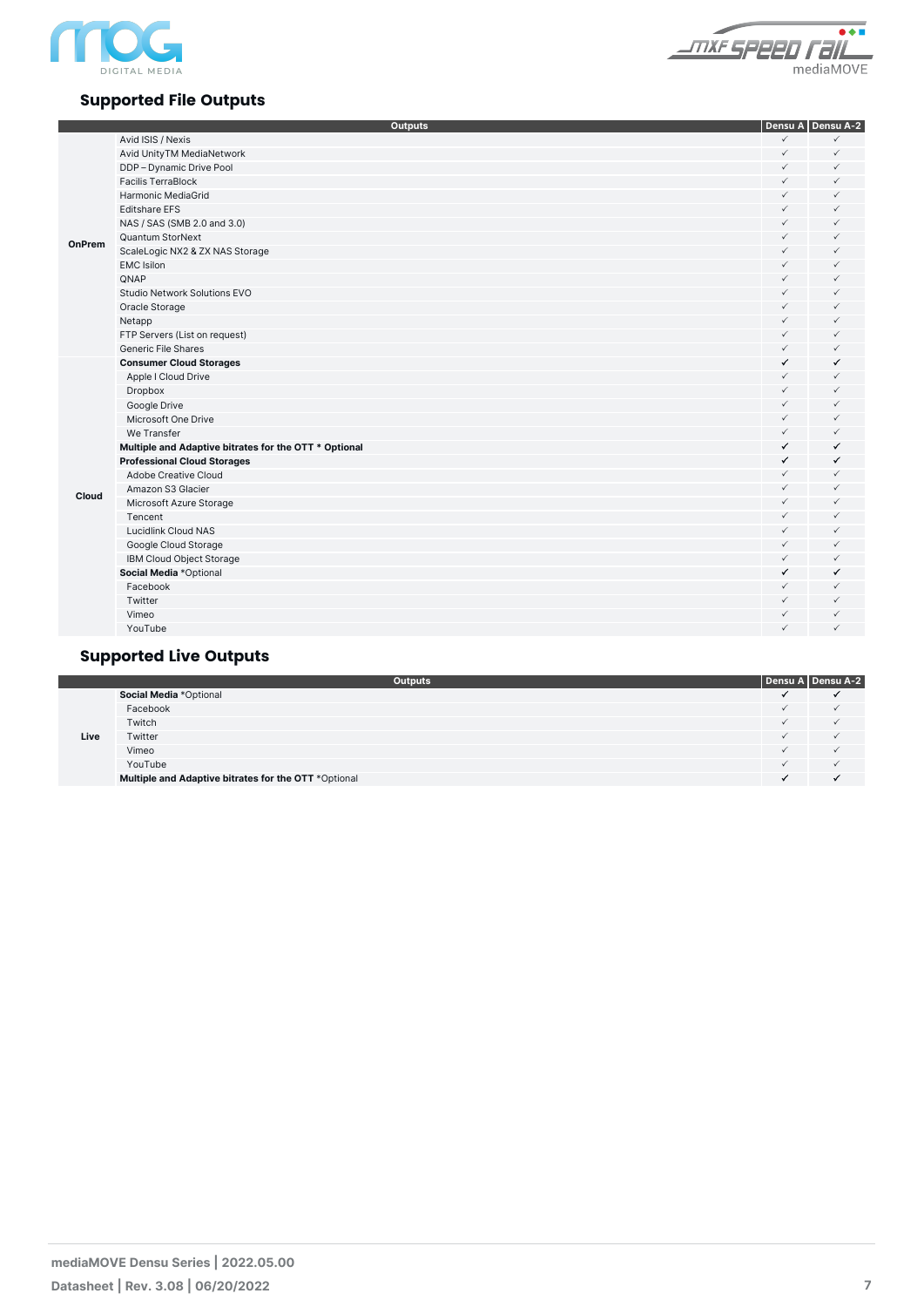



#### **Formats**

#### **Input Formats**

| <b>Input Formats</b>                          |              | Densu A   Densu A-2 |
|-----------------------------------------------|--------------|---------------------|
| <b>ARRI ARRIRAW</b>                           | $\checkmark$ | $\checkmark$        |
| <b>Blackmagic RAW</b>                         | $\checkmark$ | $\checkmark$        |
| Digital Cinema Packages (DCP)                 | ✓            | $\checkmark$        |
| <b>RED Digital Cinema</b>                     | ✓            | $\checkmark$        |
| IMX 30/40/50 Mbps                             | ✓            | $\checkmark$        |
| MPEG2 LGOP 18/25/35 Mbps 4:2:0                | ✓            | $\checkmark$        |
| MPEG2 LGOP 50/70 Mbps 4:2:2                   | $\checkmark$ | $\checkmark$        |
| MPEG2 LGOP 422 50 Mbps                        | $\checkmark$ | $\checkmark$        |
| MPEG2 LGOP 420 1440x1080 35 Mbps              | ✓            | $\checkmark$        |
| MPEG2 LGOP 420 (FULL) 35 Mbps                 | ✓            | $\checkmark$        |
| DVCAM 25 Mbps                                 | ✓            | $\checkmark$        |
| XAVC Intra 50 / 100 Mbps                      | ✓            | $\checkmark$        |
| XAVC LGOP 25 / 35 / 50 Mbps                   | ✓            | $\checkmark$        |
| DVCPRO 25/50 Mbps / DVCPRO HD 100 Mbps        | $\checkmark$ | $\checkmark$        |
| AVC-Intra 50 / 100 / 200 Mbps                 | $\checkmark$ | $\checkmark$        |
| AVC Ultra (LGOP 6/12/25/50 Mbps)              | ✓            | $\checkmark$        |
| DNxHD (SQ/HQ/HQX/LB)                          | ✓            | $\checkmark$        |
| H.264 1080p 8 - 12 Mbps High Profile          | ✓            | $\checkmark$        |
| H.264 720p 5 - 7.5 Mbps High Profile          | ✓            | $\checkmark$        |
| H.264 480p 2.5 - 4 Mbps High Profile          | ✓            | $\checkmark$        |
| H.264 360p 1 - 1.5 Mbps High Profile          | $\checkmark$ | $\checkmark$        |
| H.264 1080p 3 - 9 Mbps High Profile (Live)    | $\checkmark$ | $\checkmark$        |
| H.264 720p 1.5 - 6 Mbps High Profile (Live)   | $\checkmark$ | $\checkmark$        |
| H.264 480p 0.5 - 2.0 Mbps High Profile (Live) | $\checkmark$ | $\checkmark$        |
| H.264 360p 0.4 - 1.0 Mbps High Profile (Live) | $\checkmark$ | $\checkmark$        |
| H.264 240p 0.3 - 0.7 Mbps High Profile (Live) | ✓            | $\checkmark$        |
| H.264 L10 10 Mbps                             | $\checkmark$ | $\checkmark$        |
| H.264 MOG 1Mbps                               | ✓            | $\checkmark$        |
| H.265/HEVC 10 / 25 / 50 / 100 Mbps LGOP       | $\checkmark$ | $\checkmark$        |
| ProRes 422 (SQ/HQ/LT)                         | $\checkmark$ | $\checkmark$        |
| JPEG 2000 (Full HD)                           | $\checkmark$ | $\checkmark$        |
| Google® VP6 / VP7 / VP8 / VP9 (Full HD)       | ✓            | $\checkmark$        |
| Uncompressed UYVY 422 / V210 / RGBA           | $\checkmark$ | $\checkmark$        |
| AOMedia Video 1 (Full HD)                     | ✓            | $\checkmark$        |
| IMF (JPEG 2000 @ Full HD)                     | ✓            | $\checkmark$        |

#### **Output Formats**

| <b>Output Formats</b>                         |              | Densu A   Densu A-2 |
|-----------------------------------------------|--------------|---------------------|
| IMX 30/40/50 Mbps                             | $\checkmark$ |                     |
| MPEG2 LGOP 18/25/35 Mbps 4:2:0                | $\checkmark$ | $\checkmark$        |
| MPEG2 LGOP 50/70 Mbps 4:2:2                   | $\checkmark$ | $\checkmark$        |
| MPEG2 LGOP 422 50 Mbps                        | ✓            | $\checkmark$        |
| MPEG2 LGOP 420 1440x1080 35 Mbps              | $\checkmark$ | $\checkmark$        |
| MPEG2 LGOP 420 (FULL) 35 Mbps                 | ✓            | $\checkmark$        |
| DVCAM 25 Mbps                                 | $\checkmark$ | $\checkmark$        |
| XAVC Intra 50 / 100 Mbps                      | $\checkmark$ | $\checkmark$        |
| XAVC LGOP 25 / 35 / 50 Mbps                   | ✓            | $\checkmark$        |
| DVCPRO 25/50 Mbps / DVCPRO HD 100 Mbps        | ✓            | $\checkmark$        |
| AVC-Intra 50 / 100 / 200 Mbps                 | $\checkmark$ | $\checkmark$        |
| AVC Ultra (LGOP 6/12/25/50 Mbps)              | $\checkmark$ | $\checkmark$        |
| DNxHD (SQ/HQ/HQX/LB)                          | $\checkmark$ | $\checkmark$        |
| H.264 1080p 8 - 12 Mbps High Profile          | $\checkmark$ | $\checkmark$        |
| H.264 720p 5 - 7.5 Mbps High Profile          | ✓            | $\checkmark$        |
| H.264 480p 2.5 - 4 Mbps High Profile          | $\checkmark$ | $\checkmark$        |
| H.264 360p 1 - 1.5 Mbps High Profile          | $\checkmark$ | $\checkmark$        |
| H.264 1080p 3 - 9 Mbps High Profile (Live)    | $\checkmark$ | $\checkmark$        |
| H.264 720p 1.5 - 6 Mbps High Profile (Live)   | $\checkmark$ | $\checkmark$        |
| H.264 480p 0.5 - 2.0 Mbps High Profile (Live) | ✓            | $\checkmark$        |
| H.264 360p 0.4 - 1.0 Mbps High Profile (Live) | $\checkmark$ | $\checkmark$        |
| H.264 240p 0.3 - 0.7 Mbps High Profile (Live) | ✓            | $\checkmark$        |
| H.264 L10 10 Mbps                             | $\checkmark$ | $\checkmark$        |
| H.265/HEVC LGOP 4:2:2                         | $\checkmark$ | $\checkmark$        |
| H.265/HEVC 10 / 25 / 50 / 100 Mbps LGOP       | $\checkmark$ | $\checkmark$        |
| ProRes 422 (SQ/HQ/LT)                         | $\checkmark$ | $\checkmark$        |
| JPEG 2000 (Full HD)                           | ✓            | $\checkmark$        |
| Google® VP6 / VP7 / VP8                       | ✓            | $\checkmark$        |
| Google® VP9 (Full HD)                         | ✓            | $\checkmark$        |
| Uncompressed UYVY 422 / V210 / RGBA           | ✓            | $\checkmark$        |
| AOMedia Video 1 (Full HD)                     | $\checkmark$ | $\checkmark$        |
| IMF (JPEG 2000 @ Full HD)                     | $\checkmark$ | $\checkmark$        |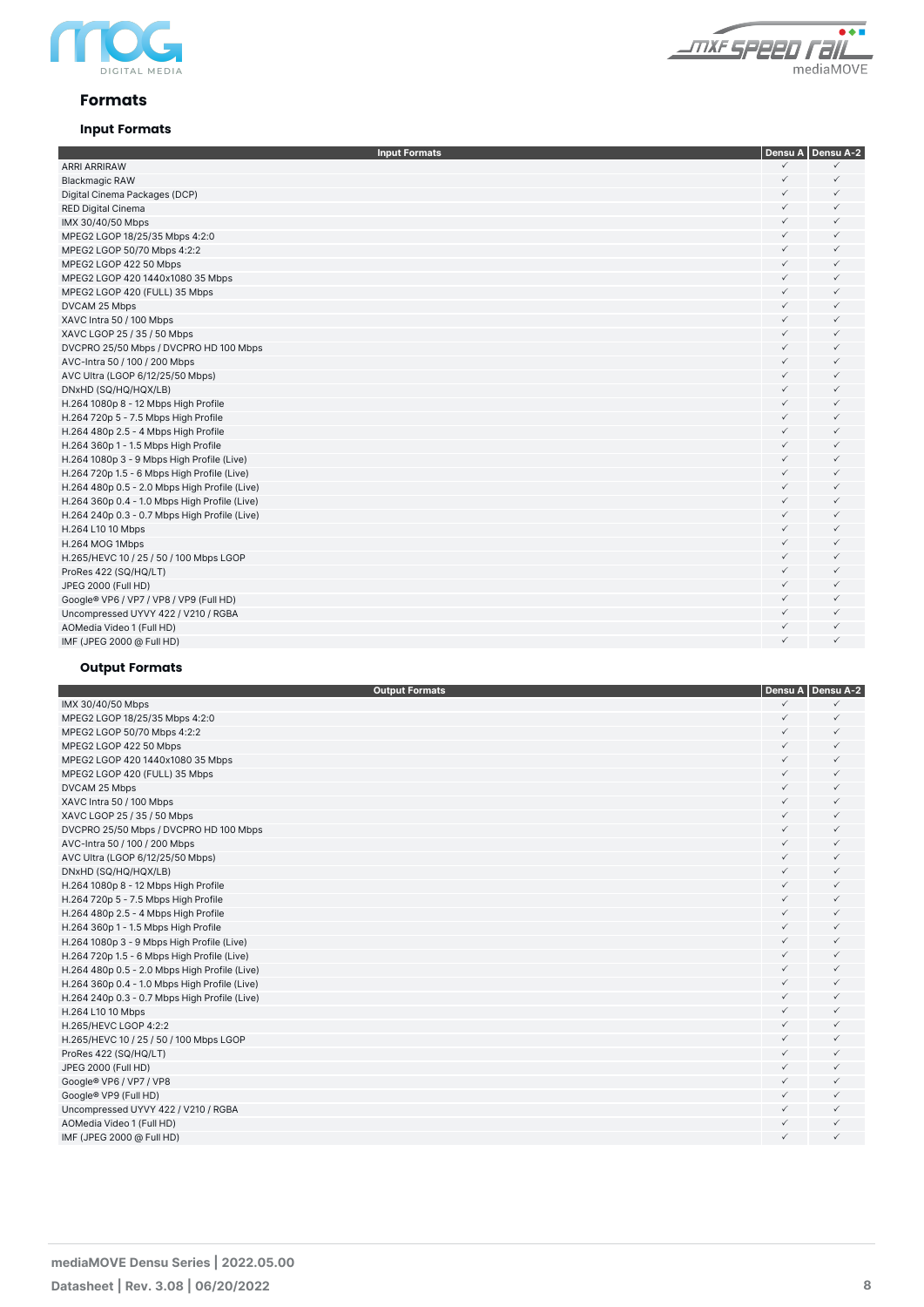

#### $\overline{\bullet}\overline{\bullet}\overline{\bullet}$ <u> *\_mxe speen raiL*</u> mediaMOVE

#### **Proxy Formats**

| <b>Proxy Formats</b>                            |              | Densu A   Densu A-2 |
|-------------------------------------------------|--------------|---------------------|
| H.264 @ 500 Kbps Flash                          | $\checkmark$ | $\checkmark$        |
| H.264 @ 1 / 1.5 Mbps Flash                      | $\checkmark$ | $\checkmark$        |
| H.264 720 480p @ 8 / 10 Mbps Flash              | $\checkmark$ | $\checkmark$        |
| H.264 720p @ 15 / 20 / 25 Mbps Flash            | $\checkmark$ | $\checkmark$        |
| H.264 854 480p @ 8 / 10 Mbps Flash              | $\checkmark$ | $\checkmark$        |
| H.264 960 540p @ 3 Mbps Flash                   | $\checkmark$ | $\checkmark$        |
| H.264 1080p @ 15 / 20 / 25 Mbps Flash           | $\checkmark$ | $\checkmark$        |
| H.264 SD @ 4 / 8 / 15 / 20 / 25 Mbps            | $\checkmark$ | $\checkmark$        |
| H.264 480p @ 0.5 - 2 Mbps High Profile (Live)   | $\checkmark$ | $\checkmark$        |
| H.264 360p @ 0.4 - 1 Mbps High Profile (Live)   | $\checkmark$ | $\checkmark$        |
| H.264 240p @ 0.3 - 0.7 Mbps High Profile (Live) | ✓            | $\checkmark$        |
| ProRes Proxy 1920x1080                          | $\checkmark$ | $\checkmark$        |
| ProRes Proxy 1280x720                           | ✓            | $\checkmark$        |
| ProRes Proxy 960x540                            | $\checkmark$ | $\checkmark$        |
| ProRes Proxy SD (16:9 Raster)                   | ✓            | $\checkmark$        |
| ProRes Proxy SD                                 | ✓            | $\checkmark$        |
| MPEG-1 (layer 2) @ 1.5 Mbps                     | ✓            | $\checkmark$        |
| Avid MPEG-2 (SIF @ 2Mbps)                       | $\checkmark$ | $\checkmark$        |
| H.264 Interplay Web (SD, 800 Kbps, and 2 Mbps)  | ✓            | $\checkmark$        |
| Sony Proxy AV (MPEG-4 Part-2) @1.5 Mbps         | ✓            | $\checkmark$        |
|                                                 |              |                     |

#### **OTT Formats**

| <b>OTT Formats</b>                            |   | Densu A   Densu A-2 |
|-----------------------------------------------|---|---------------------|
| H.264 1080p 8 - 12 Mbps High Profile          |   |                     |
| H.264 720p 5 - 7.5 Mbps High Profile          |   |                     |
| H.264 480p 2.5 - 4 Mbps High Profile          |   |                     |
| H.264 360p 1 - 1.5 Mbps High Profile          |   |                     |
| H.264 1080p 3 - 9 Mbps High Profile (Live)    | ✓ |                     |
| H.264 720p 1.5 - 6 Mbps High Profile (Live)   |   |                     |
| H.264 480p 0.5 - 2.0 Mbps High Profile (Live) |   |                     |
| H.264 360p 0.4 - 1.0 Mbps High Profile (Live) |   |                     |
| H.264 240p 0.3 - 0.7 Mbps High Profile (Live) |   |                     |
| H.265/HEVC 10 / 25 / 50 / 100 Mbps LGOP       |   |                     |
| H.265/HEVC LGOP 4:2:2                         |   |                     |

### **Product Integrations**

| <b>Editing Sytems</b>                 | MAM / PAM / DAM                    | <b>Cameras</b>                                      | <b>Consumer Cloud Storages</b>         |
|---------------------------------------|------------------------------------|-----------------------------------------------------|----------------------------------------|
| Adobe Premiere Pro                    | CatDV MAM                          | Canon (DSLR5D, DSLR 7D, DSLR C300, DSLR C100)       | Dropbox                                |
| <b>AVID Media Composer</b>            | CatDV PAM                          | ARRI Alexa XT (ARRIRAW)                             | Google Drive                           |
| <b>AVID Media Central UX</b>          | CatDV DAM                          | <b>ARRI Panasonic</b>                               | Microsoft One Drive                    |
| AVID Media Central Cloud UX           | eMAM Media Asset Management        | ARRI Panasonic AU-EVA1                              | We Transfer                            |
| Apple Final Cut Pro X                 | Telestream: Masstech               | <b>ARRI Panasonic GH5 Cameras</b>                   | Apple I Cloud Drive                    |
| Edius: Pro 8, Workgroup 9             | <b>AVID Interplay</b>              | ARRI PanasonicCX350 HEVC                            | <b>CDN's</b>                           |
| BlackMagic: DaVinci Resolve Studio    | AVID Media Central UX              | Ikegami Gfpack                                      | Lumen                                  |
| Autodesk: Flame                       | AVID Media Central Cloud UX        | JVC AVC HD camera models                            | Fastly                                 |
| <b>Storage</b>                        | <b>AXLE MAM</b>                    | LUMIX DC-S1H                                        | Akamai Technologies                    |
| AVID ISIS Storage                     | <b>Editshare Flow</b>              | <b>RED Digital Cinema</b>                           | Microsoft Azure                        |
| <b>AVID Nexis Storage</b>             | <b>MOG Vizzi</b>                   | GOPRO                                               | Cloudflare                             |
| Avid UnityTM MediaNetwork             | <b>Professional Cloud Storages</b> | <b>Card Readers</b>                                 | <b>Limelight Networks</b>              |
| Dynamic Drive Pool SAN Storage        | Adobe Creative Cloud               | Panasonic P2 (AJ PCD 2 / AJ PCD 20/30/35 / AJ MPD1) | Amazon CloudFront                      |
| <b>Facilis Terrablock</b>             | Amazon EC2                         | Panasonic P2 (AU-XPD1E / AU-XPD3EJ)                 | BootstrapCDN                           |
| <b>Harmonic MediaGrid</b>             | Amazon S3                          | Panasonic P2 (AG HPG 20)                            | StackPath                              |
| Quantum: Storenext                    | Amazon S3 Glacier                  | Sony XDCAM EX (SxS Cards): SBAC-US10/20/30          | KeyCDN                                 |
| Scalelogic: NX2 & ZX NAS Storage      | Microsoft Azure Storage            | Sony XDCAM EX (SxS Cards): SBAC-UT100               | Rackspace                              |
| <b>Editshare EFS</b>                  | Microsoft Azure Virtual Machines   | Sony XDCAM EX (SxS Cards): MRW E-80, MRW E-90       | Alibaba Cloud Content Delivery Service |
| EMC: Isilon                           | Tencent: Cloud Storage             | Sony Disc Reader: PDW-U1, PDW-U2                    | CacheFly                               |
| QNAP                                  | <b>Lucidlink Cloud NAS</b>         | <b>Structures</b>                                   | Verizon                                |
| Studio Network Solutions: EVO         | Google Cloud Storage               | <b>XAVC Structures</b>                              | <b>Social Media</b>                    |
| Oracle Storage                        | IBM Cloud Object Storage           | <b>VTR Decks</b>                                    | Facebook                               |
| Netapp                                | <b>Hypervisers</b>                 | XDCAM HD: Disc (PDW 1500, PDW HD1500, PDW F70)      | Twitch                                 |
| <b>Archive</b>                        | Microsoft HyperV                   | XDCAM Station (XDS1000)                             | Twitter                                |
| Archiware P5                          | <b>VMWare ESX</b>                  | <b>Transfer Acceleration Protocols</b>              | YouTube                                |
| Xendata Archive Appliances            |                                    | <b>File Catalyst Direct</b>                         | Vimeo                                  |
| Oracle Front Porch Digital DIVArchive |                                    | IBM: Aspera File Transfer                           |                                        |